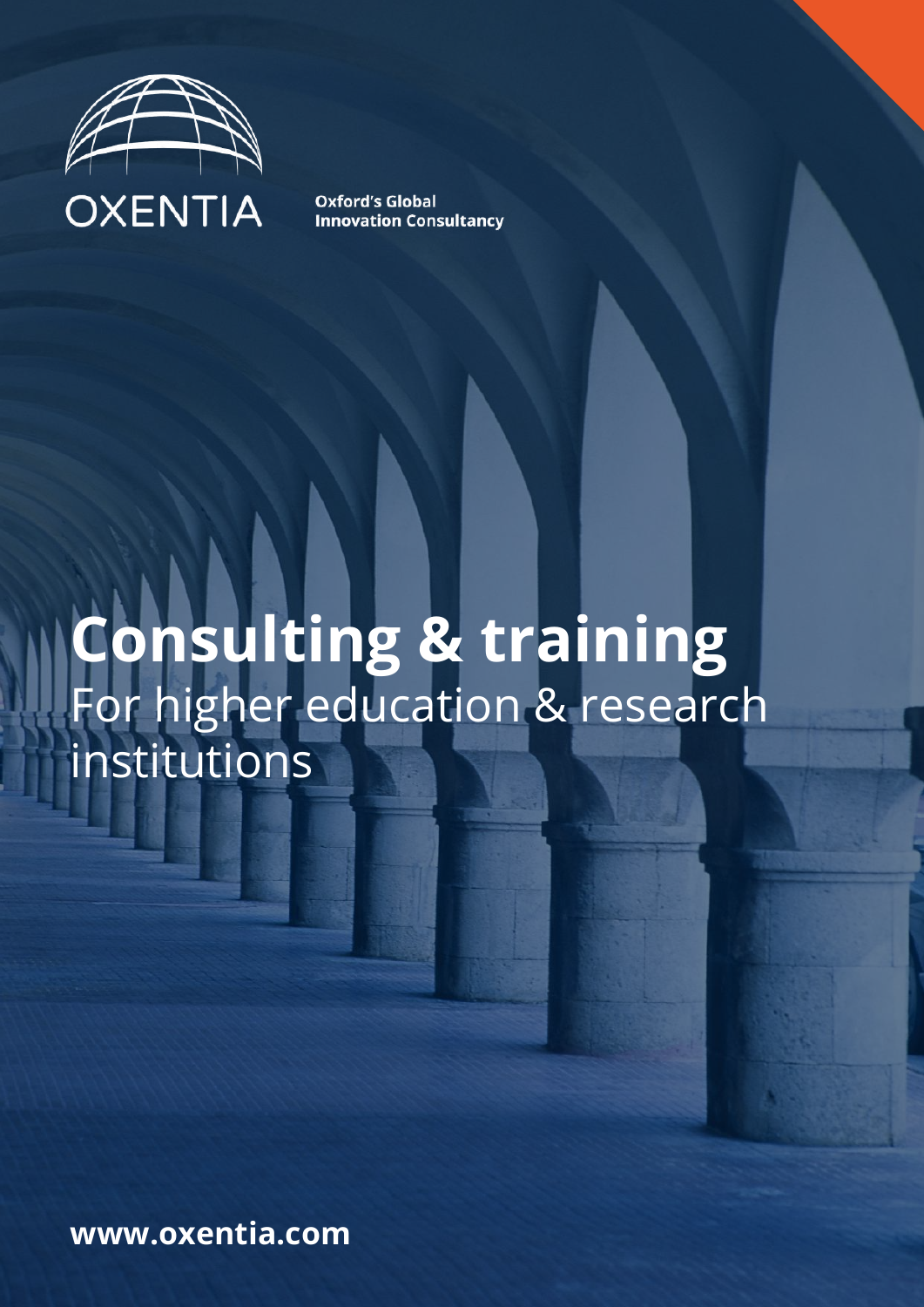## **From research to impact**

We work with clients in the higher education and research sectors to help them create new competitive positioning, unlock streams of revenue, and deliver impact.

We combine expert advice and training with end-to-end support for strategy implementation.



- Innovation strategy and management
- Knowledge exchange
- Ideation and acceleration
- Training for innovation professionals and academics
- Programme management



Our experience working with higher education and research institutes around the world gives us unique insights into successful strategies that work in different innovation ecosystems.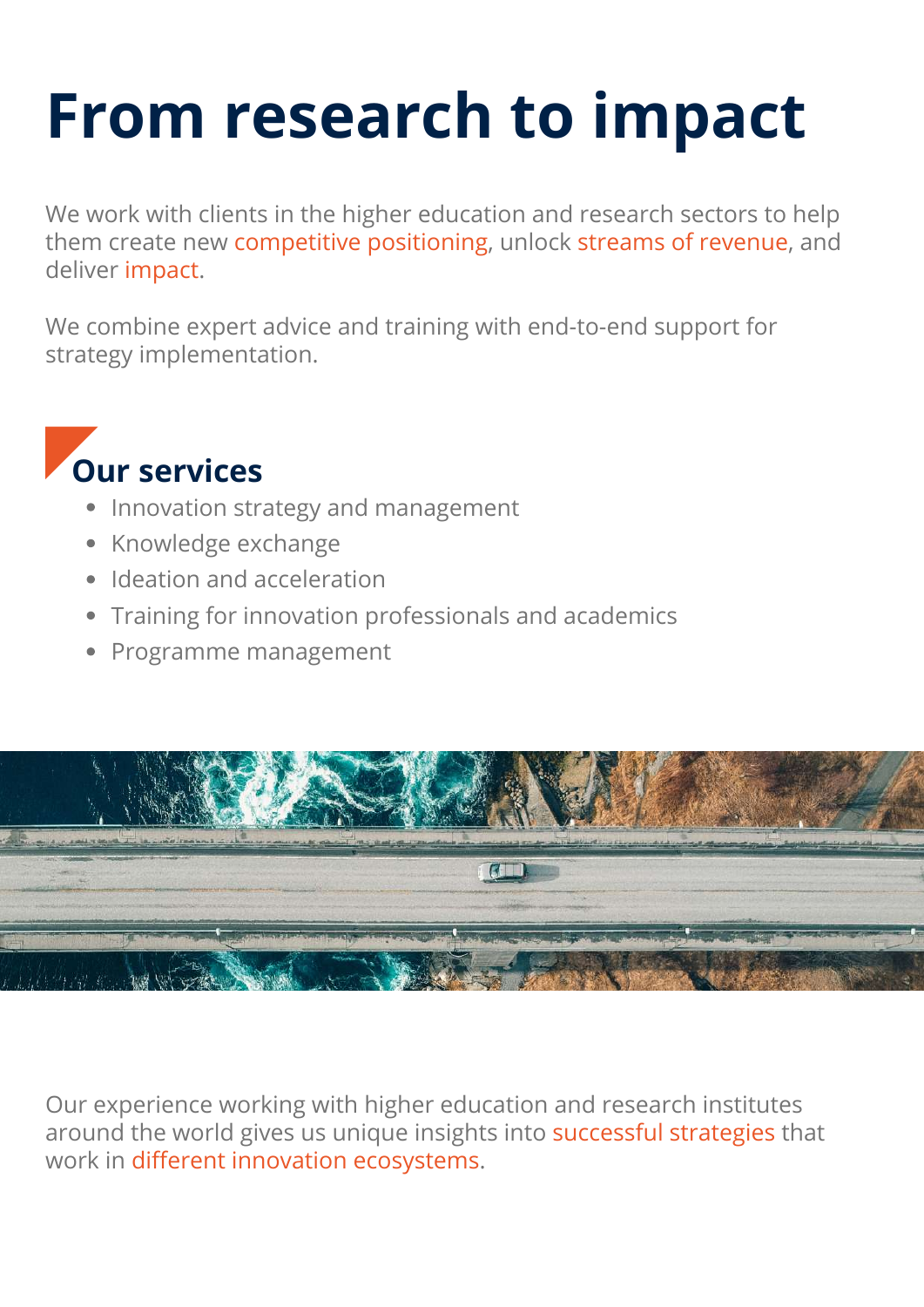### **Innovation strategy and management**

Working with institutions to develop successful innovation strategies and policies fit for their context.

### **Enabling strategic change Identifying strengths**

We help institutions develop and implement new innovation strategies.

We can strengthen the rollout of these strategies by designing new innovation policies and processes fit for your institutional context.



We work with you to understand the strengths of your institution and ecosystem to build sustainable, effective innovation strategies. We assist you each step of the way, and equip your teams with the skills and tools to implement new strategies and manage new processes.



[The London School of Economics](https://www.lse.ac.uk/) (LSE) wished to establish an innovation office for social science research. Oxentia conducted a review of the School's ecosystem, policies, and procedures and designed a commercialisation model tailored to LSE. Oxentia then led the implementation of these new processes and procedures within the School.

LSE established a fully functioning innovation office designed specifically to support innovation and commercialisation in the social sciences. It is now equipped to deliver further impact through the translation of social science research into products and services for the wider benefit of society.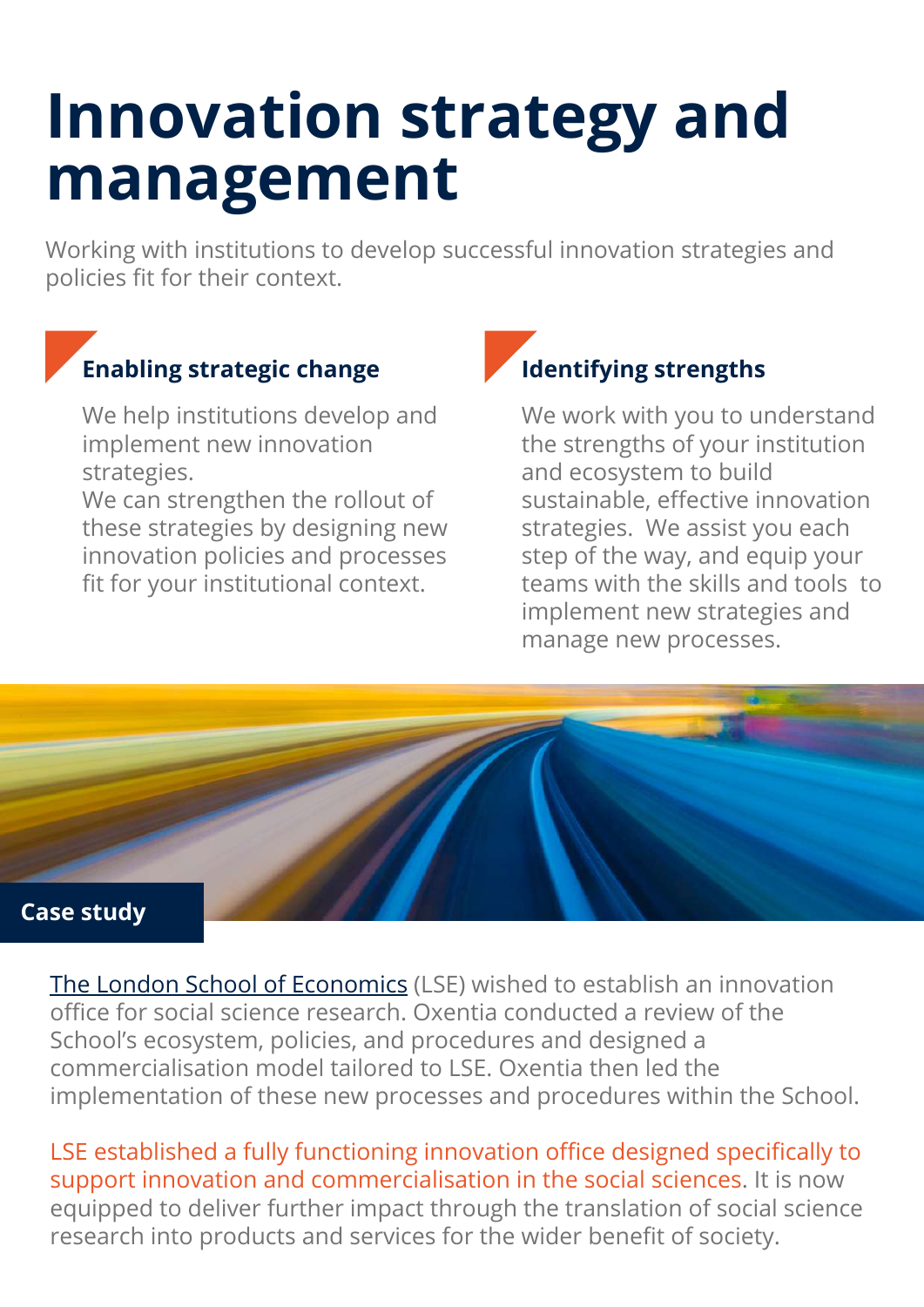# **Knowledge exchange**

The full range of exchange and transfer services, from lab to market.

We can help with translating research for the marketplace. We help you review and create sustainable and profitable IP portfolios, assisting you in the commercialisation of projects from the very early stage through to market entry and beyond.

### **Translating ideas Identifying strengths**

Whether you are seeking to develop a for-profit or social venture, licensing agreements, collaborations, or funding applications, we ensure that the development and execution of your activities align with your strategic goals.



[Cranfield University](https://www.cranfield.ac.uk/) looked for a partnership to support its long-term strategic development. Oxentia provided long-term onsite presence to manage day-to-day knowledge exchange (KE) activities, from liaising with academics to identify potential commercial opportunities, to negotiating licensing agreements and supporting spinout companies. Training was provided on a range of subject areas to increase the level of entrepreneurial activities among staff and academics.

Cranfield now has one of the highest ratios of private-sector to public-sector research in the UK. Oxentia has helped in establishing a KE process for the University, and developed a more entrepreneurial and industry-focused culture, enabling the University to capitalise on their deep links into industry.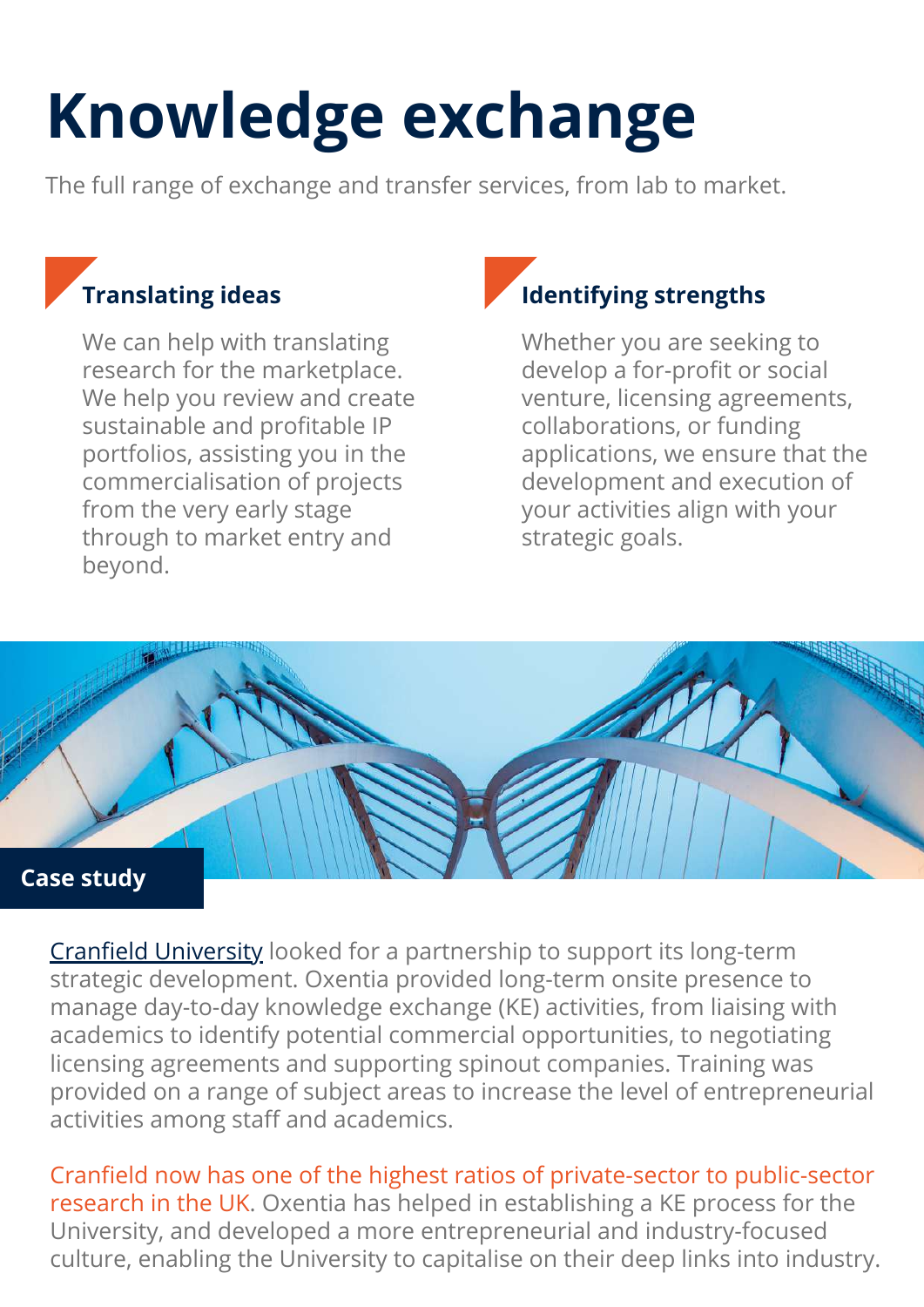# **Ideation and acceleration**

We equip researchers with an entrepreneurial mindset, business skills, and the ability to identify opportunities to deliver more impact.



We work with academic researchers equipping them with the perspectives, skills, and tools to look at their research with an entrepreneurial mindset.

### **Stimulating idea generation Pre-acceleration and acceleration**

We provide training, mentoring, and acceleration for researchers, helping them develop basic ideas into business projects ready for market entry.



We have designed a modular programme that provides end-to-end support for academic researchers wishing to deliver impact through venture creation. The Oxentia Venture Build takes participants from business idea formulation through to business planning and acceleration. The programme is composed of three independent modules:

#### **Explore**

A half-day workshop to discover the value of entrepreneurship as a mindset to deliver impact from academic research.

#### **Advance**

A 6-week pre-accelerator programme taking ideas from inception through to validation and business modelling.

#### **Accelerate**

A 12-month programme where high-potential innovations are selected and developed to venture launch.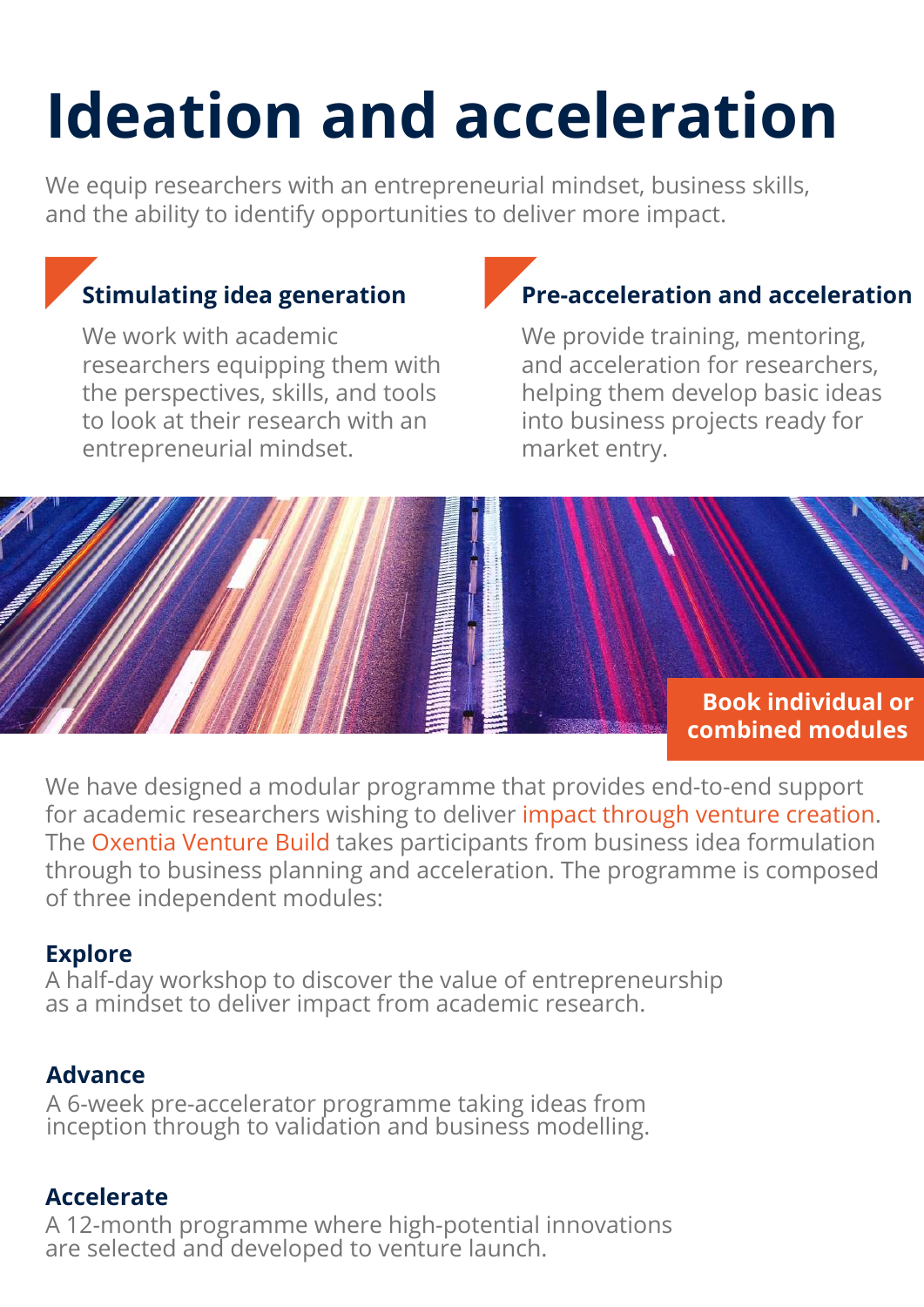# **Training**

[Training courses accredited by the Alliance of Technology Transfer](http://attp.info/) Professionals and bespoke capacity-building solutions.

### **Ensuring that your teams have all it takes**

We can help you build and train teams in all the activities involved in the knowledge exchange and commercialisation process, from idea capturing to negotiation, dealmaking, due diligence, and market strategy.



There is no one-size-fit-all when it comes to strategy. We enable your teams to develop skills and tools to lead knowledge exchange and commercialisation activities and inform future strategic directions for your institution.



[La Caixa](https://fundacionlacaixa.org/en/home) is a foundation committed to supporting science through research fellowships and training programmes. For La Caxia's new postdoctoral training programme introduced in 2018, Oxentia developed and delivered a series of innovation and entrepreneurship workshops tailored to the needs of postdoctoral researchers. The workshops conveyed the importance and benefits of innovation and translational research by means of case studies, tools to assess the commercial potential of research projects, and guidance on intellectual property rights.

La Caixa is now a leading institution supporting research commercialisation in Spain, attracting researchers from all over the country for commercialisation activities.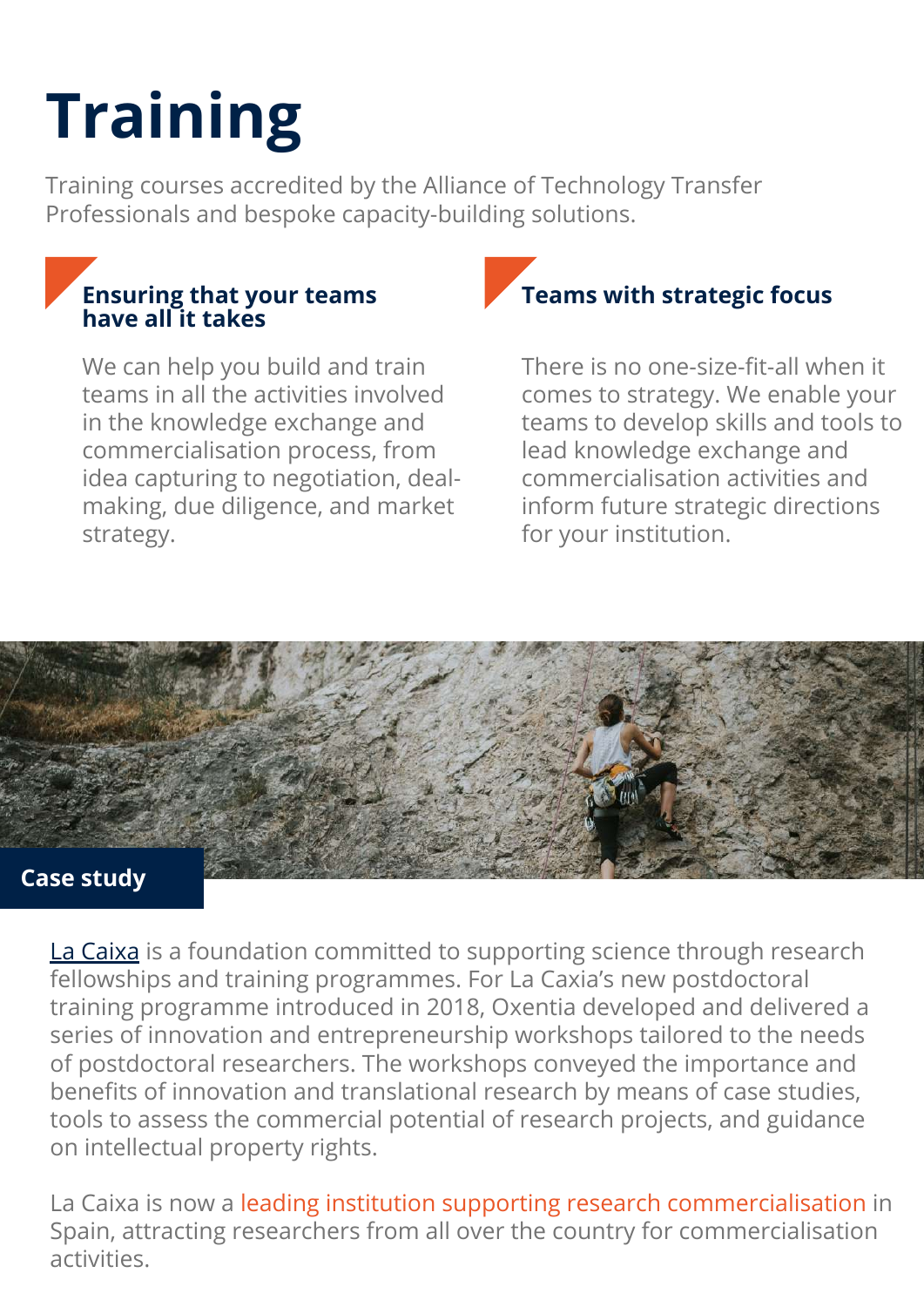### **Programme management**

Working together to unlock the full potential of your institution.

#### **Programme development, setup and management**

We help you develop, set up and manage institutional and largerscale programmes, from scoping out the aims and deliverables of your initiatives, to running training sessions, entrepreneurship bootcamps, and accelerator programmes.

### **Communication and regular reporting**

Our team is trained to follow a rigorous project-management framework, involving frequent communication and reporting on performance. Since the outbreak of the Covid-19 pandemic, we have managed global programmes, coordinating participants from up to 15 different countries.



[Aspect](https://aspect.ac.uk/) is a successful and growing network of UK organisations promoting the commercialisation of social science research outputs. Since 2018, Oxentia has provided the complete secretariat for, and facilitation of, the Aspect governance structures.

Since the beginning of the partnership, Aspect has grown from a network of 7 members to 22. In managing Aspect, Oxentia contributed to establishing and launching the lead technology transfer office of the network, and provided strategic support for the programme's research commercialisation accelerator.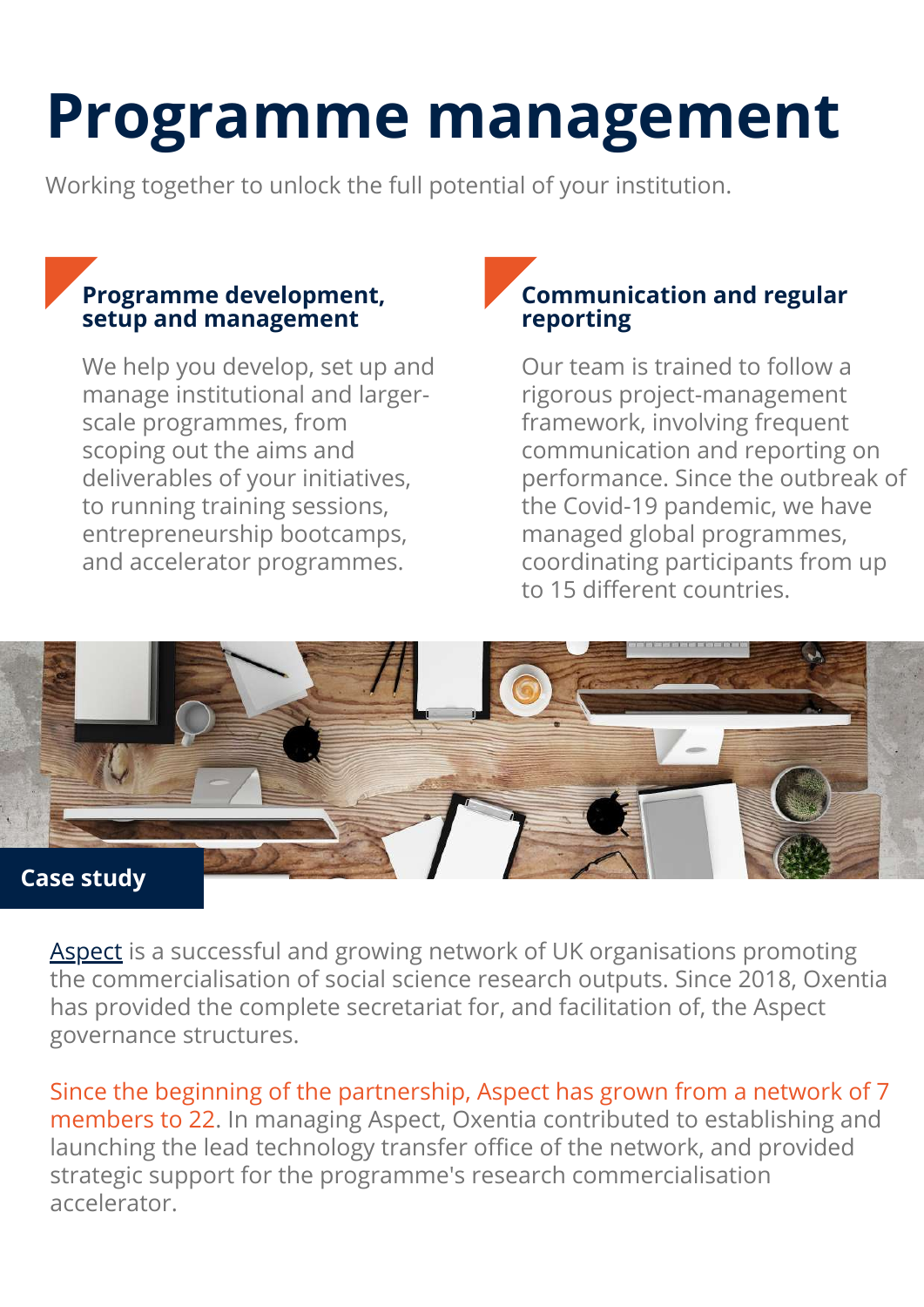### **What sets us apart**

### **Oxford roots, global networks**

We are based in and have experience of one of the most vibrant innovation ecosystems in the world. Combined with our global experience in over 70 countries, this makes us uniquely fit to develop innovation strategies for a diverse range of clients.

### **Proprietary methodologies**

Our proprietary approaches have been designed to deliver validated insights and recommendations.





### **Speed and flexibility**

Operating on agile principles, we can deliver against the most demanding of timelines.

### **With you each step of the way**

Implementing new strategies can be as hard as developing them. We support you beyond recommendations.